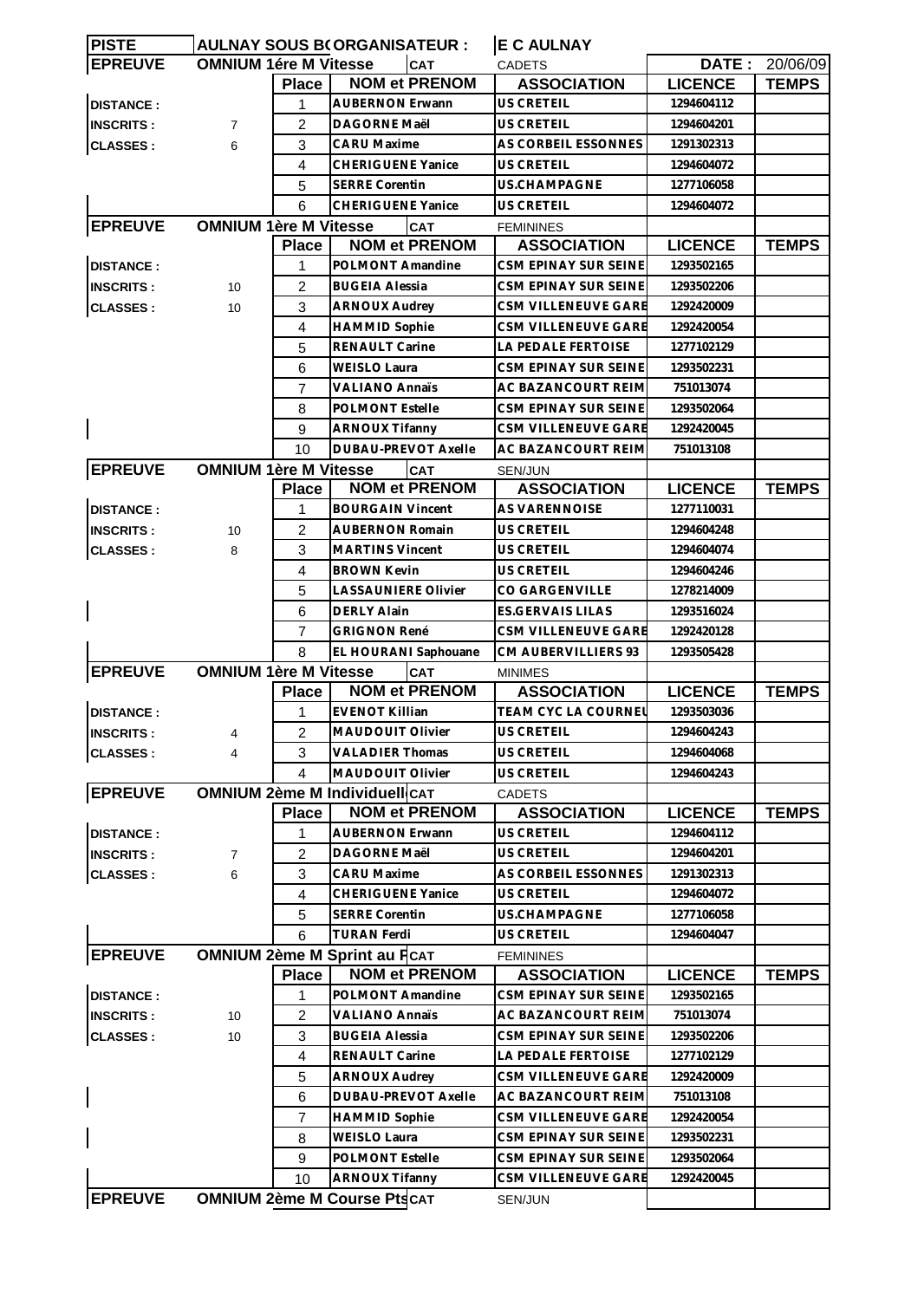|                  |                | <b>Place</b>   | <b>NOM et PRENOM</b>                 | <b>ASSOCIATION</b>         | <b>LICENCE</b> | <b>TEMPS</b> |
|------------------|----------------|----------------|--------------------------------------|----------------------------|----------------|--------------|
| <b>DISTANCE:</b> |                | 1              | <b>BROWN Kevin</b>                   | <b>US CRETEIL</b>          | 1294604246     |              |
| <b>INSCRITS:</b> | 8              | $\overline{2}$ | <b>LASSAUNIERE Olivier</b>           | CO GARGENVILLE             | 1278214009     |              |
| <b>CLASSES:</b>  | 6              | 3              | <b>BOURGAIN Vincent</b>              | AS VARENNOISE              | 1277110031     |              |
|                  |                | 4              | <b>MARTINS Vincent</b>               | <b>US CRETEIL</b>          | 1294604074     |              |
|                  |                | 5              | <b>GRIGNON René</b>                  | CSM VILLENEUVE GARE        | 1292420128     |              |
|                  |                | 6              | <b>DERLY Alain</b>                   | ES.GERVAIS LILAS           | 1293516024     |              |
| <b>EPREUVE</b>   |                |                | <b>OMNIUM 2ème M Course PtscAT</b>   | <b>MINIMES</b>             |                |              |
|                  |                | <b>Place</b>   | <b>NOM et PRENOM</b>                 | <b>ASSOCIATION</b>         | <b>LICENCE</b> | <b>TEMPS</b> |
| <b>DISTANCE:</b> |                | 1              | <b>VALADIER Thomas</b>               | <b>US CRETEIL</b>          | 1294604068     |              |
| <b>INSCRITS:</b> | 4              | $\overline{2}$ | <b>EVENOT Killian</b>                | TEAM CYC LA COURNEL        | 1293503036     |              |
| <b>CLASSES:</b>  | $\overline{4}$ | 3              | <b>MAUDOUIT Olivier</b>              | <b>US CRETEIL</b>          | 1294604243     |              |
|                  |                | $\overline{4}$ | <b>KOCK Robin</b>                    | EC AULNAY SOUS BOIS        | 1293515250     |              |
| <b>EPREUVE</b>   |                |                | <b>OMNIUM 3ème M Poursuite   CAT</b> | <b>CADETS</b>              |                |              |
|                  |                | <b>Place</b>   | <b>NOM et PRENOM</b>                 | <b>ASSOCIATION</b>         | <b>LICENCE</b> | <b>TEMPS</b> |
| <b>DISTANCE:</b> |                | 1              | <b>AUBERNON Erwann</b>               | <b>US CRETEIL</b>          | 1294604112     |              |
| <b>INSCRITS:</b> | 6              | $\overline{2}$ | <b>CARU Maxime</b>                   | AS CORBEIL ESSONNES        | 1291302313     |              |
| <b>CLASSES:</b>  | 6              | 3              | DAGORNE Maël                         | <b>US CRETEIL</b>          | 1294604201     |              |
|                  |                | 4              | <b>CHERIGUENE Yanice</b>             | <b>US CRETEIL</b>          | 1294604072     |              |
|                  |                | 5              | <b>SERRE Corentin</b>                | US.CHAMPAGNE               | 1277106058     |              |
|                  |                | 6              | <b>TURAN Ferdi</b>                   | <b>US CRETEIL</b>          | 1294604047     |              |
| <b>EPREUVE</b>   |                |                | <b>OMNIUM 3ème M Poursuite CAT</b>   | <b>FEMININES</b>           |                |              |
|                  |                | <b>Place</b>   | <b>NOM et PRENOM</b>                 | <b>ASSOCIATION</b>         | <b>LICENCE</b> | <b>TEMPS</b> |
| <b>DISTANCE:</b> |                | 1              | <b>VALIANO Annaïs</b>                | AC BAZANCOURT REIM         | 751013074      |              |
| <b>INSCRITS:</b> | 10             | $\overline{2}$ | POLMONT Amandine                     | CSM EPINAY SUR SEINE       | 1293502165     |              |
| <b>CLASSES:</b>  | 4              | 3              | <b>BUGEIA Alessia</b>                | CSM EPINAY SUR SEINE       | 1293502206     |              |
|                  |                | $\overline{4}$ | <b>ARNOUX Audrey</b>                 | <b>CSM VILLENEUVE GARE</b> | 1292420009     |              |
| <b>EPREUVE</b>   |                |                | <b>OMNIUM 3ème M Poursuite CAT</b>   | SEN/JUN                    |                |              |
|                  |                | <b>Place</b>   | <b>NOM et PRENOM</b>                 | <b>ASSOCIATION</b>         | <b>LICENCE</b> | <b>TEMPS</b> |
| <b>DISTANCE:</b> |                | 1              | <b>BOURGAIN Vincent</b>              | AS VARENNOISE              | 1277110031     |              |
| <b>INSCRITS:</b> | 8              | 2              | <b>BROWN Kevin</b>                   | <b>US CRETEIL</b>          | 1294604246     |              |
| <b>CLASSES:</b>  | 6              | 3              | <b>LASSAUNIERE Olivier</b>           | <b>CO GARGENVILLE</b>      | 1278214009     |              |
|                  |                | 4              | <b>MARTINS Vincent</b>               | US CRETEIL                 | 1294604074     |              |
|                  |                | 5              | <b>GRIGNON René</b>                  | CSM VILLENEUVE GARE        | 1292420128     |              |
|                  |                | 6              | <b>DERLY Alain</b>                   | ES.GERVAIS LILAS           | 1293516024     |              |
| <b>EPREUVE</b>   | <b>OMNIUM</b>  | CL.GEN         | CAT                                  | <b>CADETS</b>              |                |              |
|                  |                | <b>Place</b>   | <b>NOM et PRENOM</b>                 | <b>ASSOCIATION</b>         | <b>LICENCE</b> | <b>TEMPS</b> |
| <b>DISTANCE:</b> |                | 1              | <b>AUBERNON Erwann</b>               | US CRETEIL                 | 1294604112     |              |
| <b>INSCRITS:</b> | 6              | 2              | DAGORNE Maël                         | US CRETEIL                 | 1294604201     |              |
| <b>CLASSES:</b>  | 6              | 3              | <b>CARU Maxime</b>                   | AS CORBEIL ESSONNES        | 1291302313     |              |
|                  |                | 4              | <b>CHERIGUENE Yanice</b>             | US CRETEIL                 | 1294604072     |              |
|                  |                | 5              | <b>SERRE Corentin</b>                | <b>US.CHAMPAGNE</b>        | 1277106058     |              |
|                  |                | 6              | <b>TURAN Ferdi</b>                   | <b>US CRETEIL</b>          | 1294604047     |              |
| <b>EPREUVE</b>   | <b>OMNIUM</b>  |                | CL.GAL<br>CAT                        | <b>FEMININES</b>           |                |              |
|                  |                | <b>Place</b>   | <b>NOM et PRENOM</b>                 | <b>ASSOCIATION</b>         | <b>LICENCE</b> | <b>TEMPS</b> |
| <b>DISTANCE:</b> |                | 1              | POLMONT Amandine                     | CSM EPINAY SUR SEINE       | 1293502165     |              |
| <b>INSCRITS:</b> | 10             | $\overline{2}$ | <b>BUGEIA Alessia</b>                | CSM EPINAY SUR SEINE       | 1293502206     |              |
| <b>CLASSES:</b>  | 10             | 3              | <b>ARNOUX Audrey</b>                 | CSM VILLENEUVE GARE        | 1292420009     |              |
|                  |                | 4              | <b>HAMMID Sophie</b>                 | CSM VILLENEUVE GARE        | 1292420054     |              |
|                  |                | 5              | RENAULT Carine                       | LA PEDALE FERTOISE         | 1277102129     |              |
|                  |                | 6              | <b>WEISLO Laura</b>                  | CSM EPINAY SUR SEINE       | 1293502231     |              |
|                  |                | $\overline{7}$ | <b>VALIANO Annaïs</b>                | AC BAZANCOURT REIM         | 751013074      |              |
|                  |                | 8              | POLMONT Estelle                      | CSM EPINAY SUR SEINE       | 1293502064     |              |
|                  |                | 9              | <b>ARNOUX Tifanny</b>                | CSM VILLENEUVE GARE        | 1292420045     |              |
|                  |                | 10             | DUBAU-PREVOT Axelle                  | AC BAZANCOURT REIM         | 751013108      |              |
| <b>EPREUVE</b>   | <b>OMNIUM</b>  |                | CL.GAL<br>CAT                        | SEN/JUN                    |                |              |
|                  |                | <b>Place</b>   | <b>NOM et PRENOM</b>                 | <b>ASSOCIATION</b>         | <b>LICENCE</b> | <b>TEMPS</b> |
| <b>DISTANCE:</b> |                | 1              | <b>BOURGAIN Vincent</b>              | AS VARENNOISE              | 1277110031     |              |